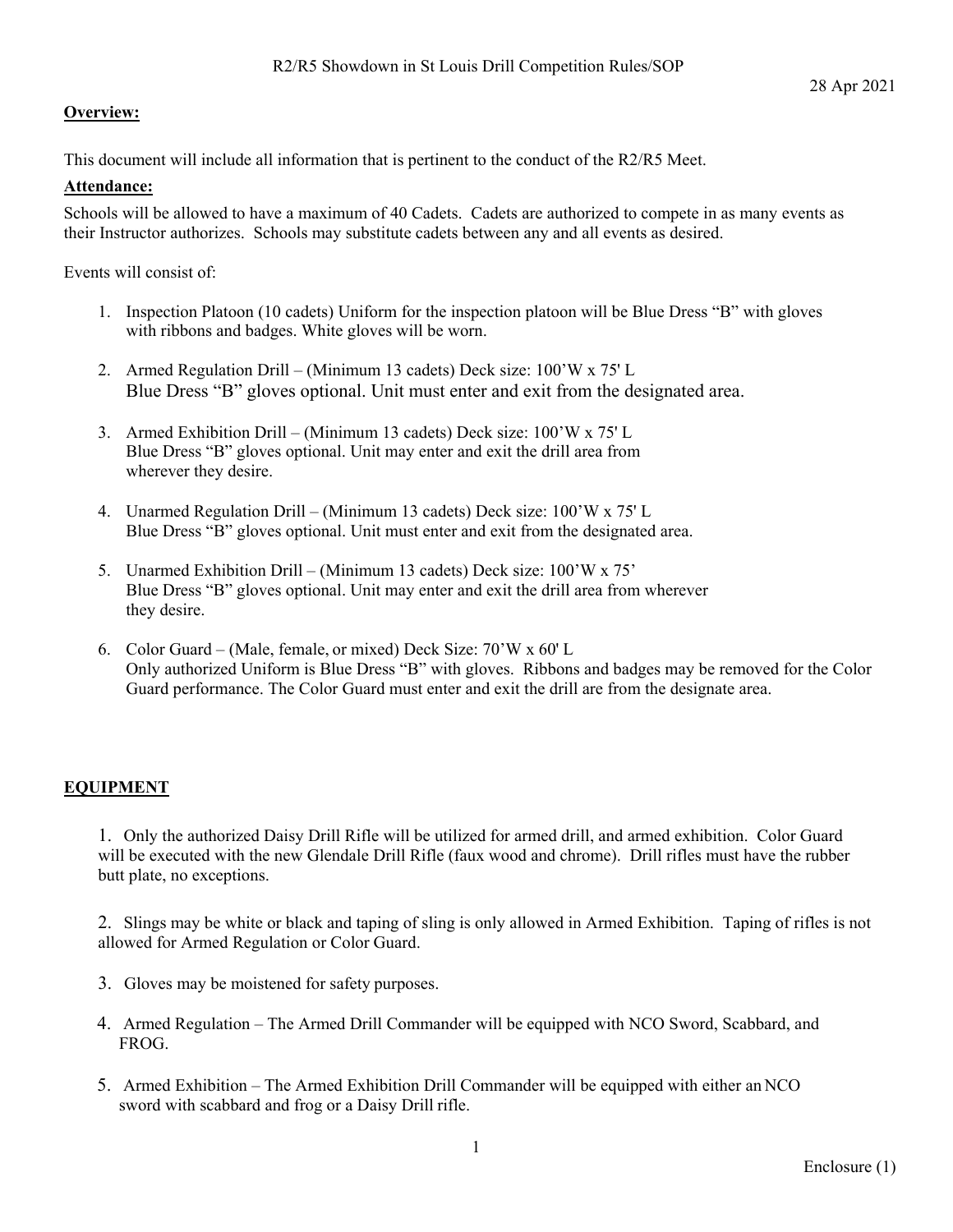- 6. Unarmed Regulation The Unarmed Regulation Drill Commander will not carry a sword.
- 7. Unarmed Exhibition The Unarmed Exhibition Drill Commander will not carry a sword or Daisy Drill rifle.
- 8. Color Guard The Color Guard will utilize the standard issued National Ensign and MCJROTC Colors. These Colors must be on the standard 9 ½ foot pole with pike. Rifleman will use the Glendale Drill Rifle with a rubber butt plate.

# **INSPECTION:**

The inspection questions will be limited to: is this the only areas the judges can ask questions

from?

- Cadet's Name, Rank / Rate Cadet's Age
- Number of years Cadet has been in MCJROTC
- Cadet's class / year in school Questions regarding ribbons / devices on the uniform
- Description of cadet rank insignia

Inspection Format: Inspection Platoon (10cadets); The Platoon Commander will command their platoon to "fall in" and the unit will fall in on the predesignated spots to ensure social distancing. The Platoon Commander will command "fall out" after they report out to the head judge. The unit will file it off and exit the room. Nothing after the command "Fall Out" will be evaluated. Uniform for the inspection platoon will be Blue Dress "B" with ribbons and badges. White gloves will be worn.

# **ARMED REGULATION DRILL**

Armed Regulation drill deck: 100'W x 75' L

There will be at least two judges for this event.

Judging will be according to the current MCO P5060.20 Marine Corps Drill and Ceremonies Manual. Teams will use the appropriate Manual of Arms for the Daisy Drill rifle. The Unit Leader will position the platoon in the Ready Area. The Head Judge will approach the team in the READY AREA and ask the Unit Leader if the team is ready to begin. Once the Head Judge and Unit Leader agree the Unit is ready, the Unit Leader can begin by exiting the READY AREA on the Head Judges command. The Unit Leader will command "Fall In" 3 paces and centered on the Head Judge and give "Present Arms". The unit can either be 3 paces or 6 paces from the unit leader. Then, the Unit Leader will report in with an appropriate greeting, name of team, name of school and a brief statement telling the judge they are ready to begin. The Unit Leader will be judged from the time he/she enters the drill area, until the team departs. The platoon will be judged from the first command on the drill card.

 Commanders must give each command in sequence from memory. No cue cards or prompter cards will be allowed. Each omission, addition of "extra" movements, or movements given out of sequence will be assessed a Ten (10) point penalty.

 A sample of the Report-In and Report-Out verbiage for all events (i.e. "Sir/Ma'am, the Unarmed Regulation/Exhibition platoon from Semper Fi HS is reporting in for (Event) and respectfully request to proceed with the drill card?", "Sir/Ma'am, the Armed/Unarmed Regulation platoon from Semper Fi HS has completed the required drill and respectfully requests to exit the drill area?"

All stationary commands (including "Halt") must be held for a minimum of FIVE COUNTS. This means that there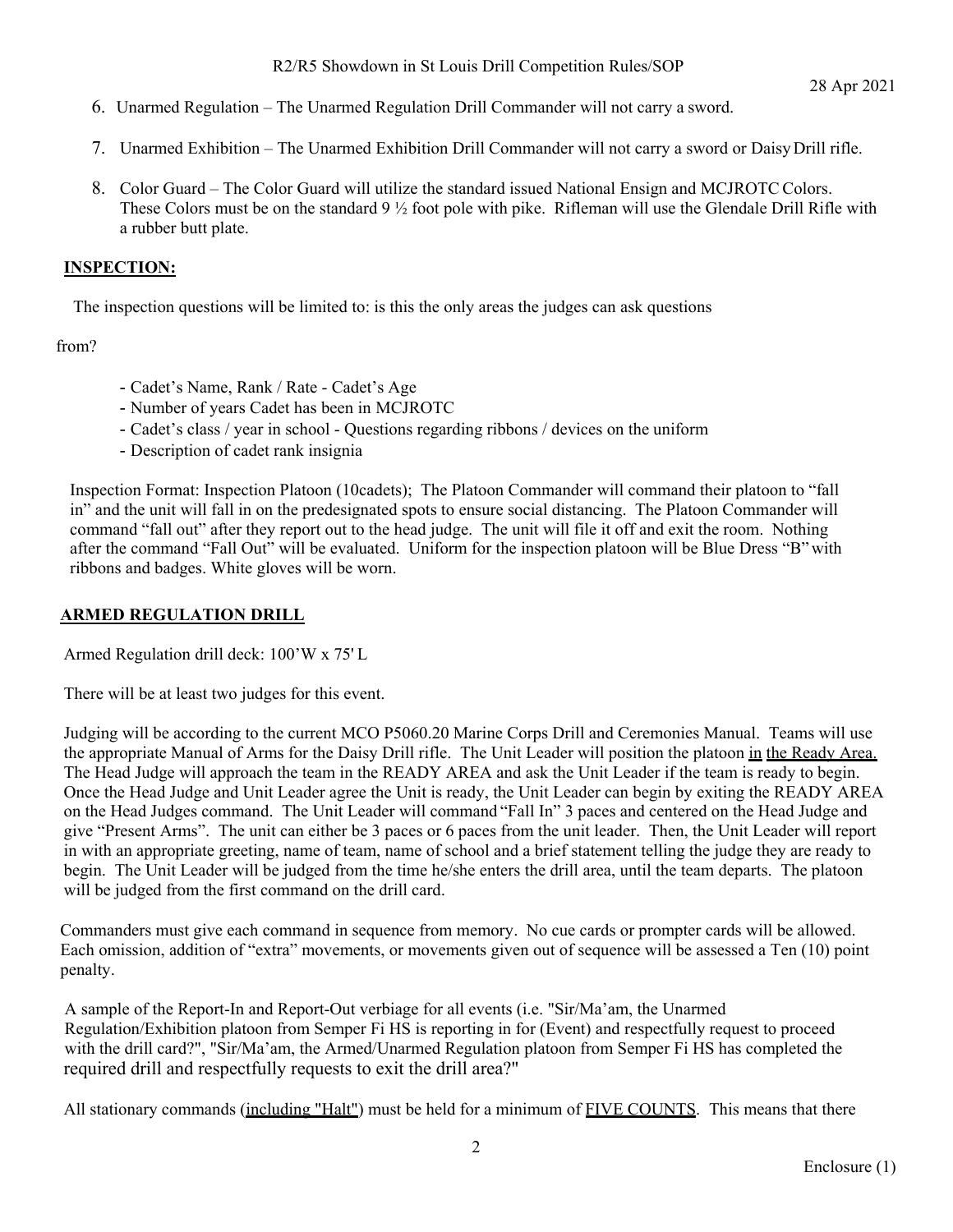will be at least a five second pause after a command of execution, and prior to the next preparatory command. A twopoint penalty will be assessed for each infraction. The penalty points will also be assessed on the commander's score sheet. Commands on the march do not require a five second pause.

During the marching portion of the drill card, the Unit Leader may position himself/herself where they can best control the platoon. When Halted the Unit Leader will be 6 paces and centered on their unit. The Unit Leader will carry an NCO sword, scabbard and FROG.

 If a school chooses to use a Platoon Guide, the Guide will be graded on their performance of the Guidon Manual and proper execution of drill movements for the platoon guide per MCO P5060.20. Guides are optional and do not have to be utilized if the school chooses not to. Using a Platoon Guide will not get a school any extra points.

Unit Leaders WILL NOT check alignment during Dress Right Dress.

The Armed Regulation drill deck will be 100' W x 75' L. The drill deck area will be properly marked.

 NOTE: Daisy Drill Rifle Only, must have a functioning bolt and slings SHALL NOT be taped. NOTE: SOME TYPE OF RUBBER PADDING / BOOT WILL BE REQUIRED FOR ALL RIFLES. The Armed Regulation drill deck will be 100' W x 75' L. The drill deck area will be properly marked.

# **ARMED EXHIBITION DRILL**

Armed Exhibition drill deck: 100' W x 75' L

There will be at least two judges for this event.

A minimum of five (5) minutes and a maximum of eight (8) minutes have been allotted for this phase. There will be a one-point penalty for every (1) second that a platoon is under or over the time limit. Time starts when first cadet enters drill deck and ends after the last cadet exits.

NOTE: Daisy Drill Rifle Only, must have a functioning bolt and slings MAY BE taped. Rifle taping is at the discretion of the Instructor. NOTE: SOME TYPE OF RUBBER PADDING / BOOT WILL BE REQUIRED FOR ALL RIFLES.

Judging will be based on the following areas:

| Report In               | All movements to HJ and verbal report-in                                   |
|-------------------------|----------------------------------------------------------------------------|
| Report Out              | Verbal report-out up until the Command order arms Floor                    |
| Coverage                | Meaningful drill activity occurring on 70 % of entire floor                |
| Overall Impression      | Overall routine presentation                                               |
| Military Flavor         | Routine proudly befits a military JROTC competition                        |
| Movement Difficulty     | Routine as presented required MUCH PRACTICE!                               |
| Movement Precision      | Exacting, teamwork – "anti-sloppy"                                         |
| Movement Variety        | Diversity of movements to display overall excellence                       |
| Showmanship             | Flair, style and game face that turns heads / rivets watchers              |
| Cadet Bearing           | Supreme effort, snap and concentration in the routine Cadet                |
| Appearance              | Uniform / overall cadet preparation $\&$ presentation                      |
| Handling of the Weapons | Specific solo/team weapon maneuvers $\&$ manipulation/throwing of weapons. |

No cadet may be lifted off drill deck by any means. All cadets must drill and perform ENTIRELY on the drill deck and any cadet who is raised off the drill deck in any manner will cause the Head Judge to direct the raised cadet to dismount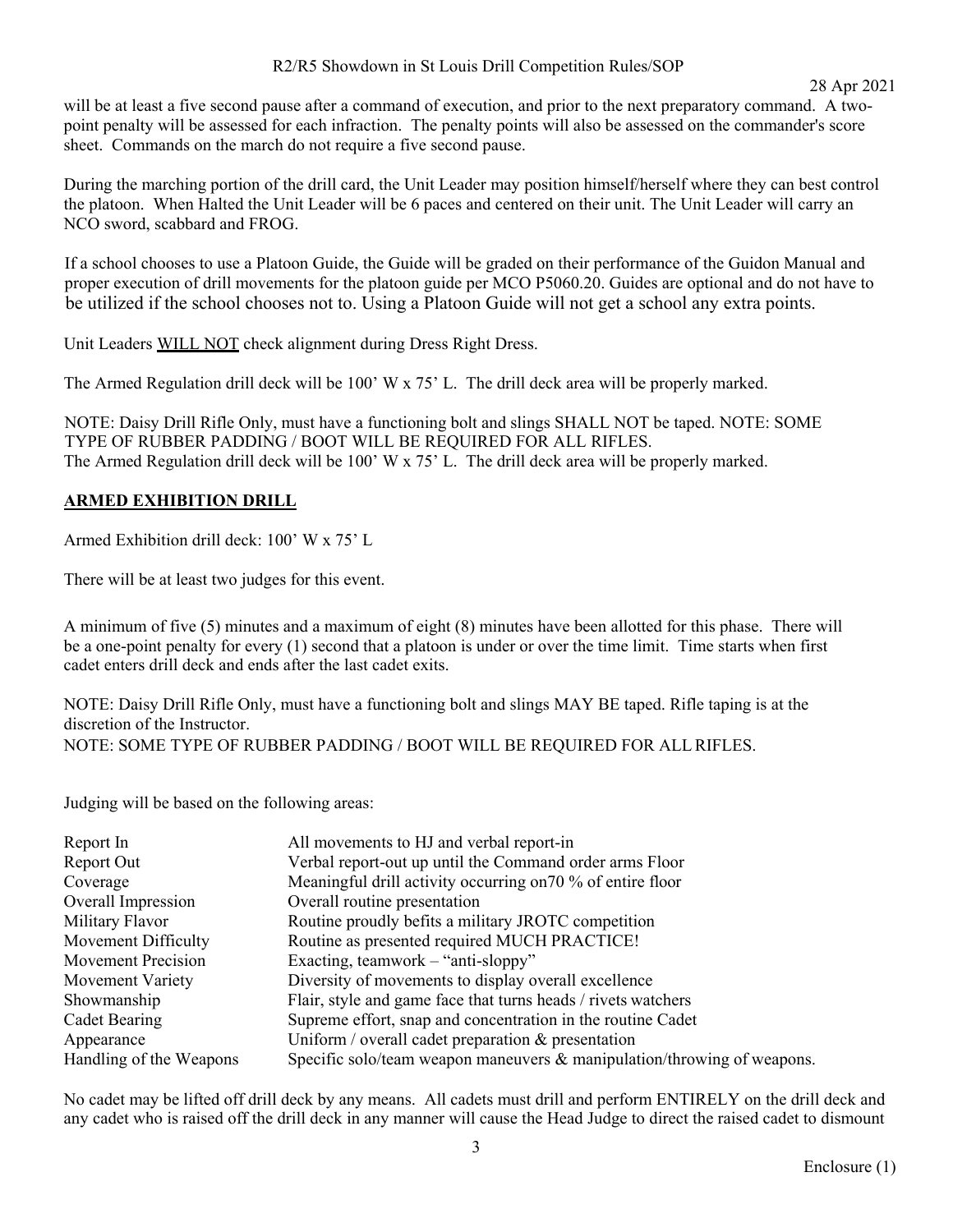and the entire team to leave. The team will be disqualified from that event and receive no points. Any dangerously risky or very long rifle tosses (longer than a standard front to rear formation toss) is prohibited. DO NOT have the rifle travel in a manner that places any cadet except the receiver at risk of being hit.

The time limit is 5-8 minutes.

The Armed Exhibition drill deck will be 100' W x 75' L. The drill deck will be properly marked.

### **UNARMED REGULATION DRILL**

Unarmed Regulation drill deck: 100' W x 75' L

There will be at least two judges for this event.

Judging will be according to the current MCO P5060.20. The Unit Leader will position the platoon in the Ready Area. The Head Judge will approach the team in the READY AREA and ask the Unit Leader if the team is ready to begin. Once the Head Judge and Unit Leader agree the Unit is ready, the Unit Leader can begin by exiting the READY AREA on the Head Judges command. The Unit Leader will command "Fall In" 3 paces and centered on the Head Judge and give "Present Arms". The unit can either be 3 paces or 6 paces away from the unit leader. Then, the Unit Leader will report in with an appropriate greeting, name of team, name of school and a brief statement telling the judge they are ready to begin. The Unit Leader will be judged from the time he/she enters the drill area, until the team departs. The platoon will be judged from the first command on the drill card.

Commanders must give each command in sequence from memory. No cue cards or prompter cards will be allowed. Each omission, addition of "extra" movements, or movements given out of sequence will be assessed a Ten (10) point penalty.

A sample of the Report-In and Report-Out verbiage for all events (i.e. "Sir/Ma'am, the Unarmed Regulation/Exhibition platoon from Semper Fi HS is reporting in for (Event) and respectfully request to proceed with the drill card?", "Sir/Ma'am, the Armed/Unarmed Regulation platoon from Semper Fi HS has completed the required drill and respectfully requests to exit the drill area?"

All stationary commands (including "Halt") must be held for a minimum of FIVE COUNTS. This means that there will be at least a five second pause after a command of execution, and prior to the next preparatory command. A twopoint penalty will be assessed for each infraction. The penalty points will also be assessed on the commander's score sheet. Commands on the march do not require a five second pause.

During the marching portion of the drill card, the Unit Leader may position himself/herself where they can best control the platoon. When Halted the Unit Leader will be 6 paces and centered on their unit. The Unit Leader will NOT carry an NCO sword, scabbard and FROG.

If a school chooses to use a Platoon Guide, the Guide will be graded on their performance of the Guidon Manual and proper execution of drill movements for the platoon guide per MCO P5060.20. Guides are optional and do not have to be utilized if the school chooses not to. Using a Platoon Guide will not get a school any extra points.

Unit Leaders WILL NOT check alignment during Dress Right Dress.

Unit Leaders WILL check alignment during Open Ranks.

The Unarmed Regulation drill deck will be 100' W x 75' L. The drill deck area will be properly marked.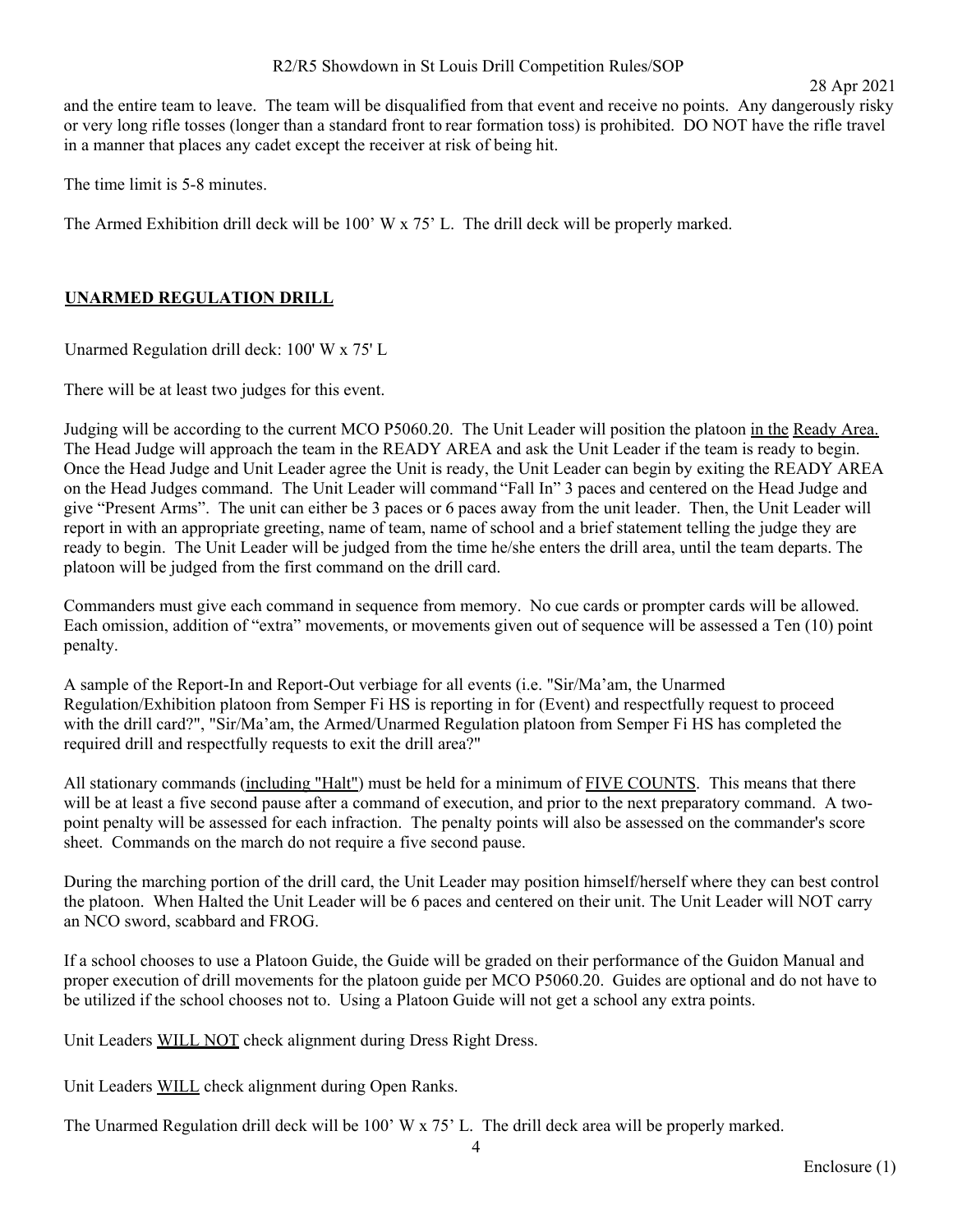#### **UNARMED EXHIBITION DRILL**

Unarmed Exhibition drill deck: 100' W x 75' L

A minimum of five (5) minutes and a maximum of eight (8) minutes have been allotted for this phase. There will be a one-point penalty for every (1) second that a platoon is under or over the time limit. Time starts when first cadet enters drill deck and ends after the last cadet exits.

Judging will be based on the following areas:

| Report In                 | All movements to HJ and verbal report-in                      |
|---------------------------|---------------------------------------------------------------|
| Report Out                | Verbal report-out up until the Command order arms Floor       |
| Coverage                  | Meaningful drill activity occurring on 70 % of entire floor   |
| Overall Impression        | Overall routine presentation                                  |
| Military Flavor           | Routine proudly befits a military JROTC competition           |
| Movement Difficulty       | Routine as presented required MUCH PRACTICE!                  |
| <b>Movement Precision</b> | Exacting, teamwork $-$ "anti-sloppy"                          |
| Movement Variety          | Diversity of movements to display overall excellence          |
| Showmanship               | Flair, style and game face that turns heads / rivets watchers |
| <b>Cadet Bearing</b>      | Supreme effort, snap and concentration in the routine Cadet   |
| Appearance                | Uniform / overall cadet preparation $&$ presentation          |

The Unarmed Exhibition drill deck will be 100' W x 75' L. The drill deck will be properly marked.

# **COLOR GUARD**

Color Guard drill deck: 70' W x 60' L

There will be at least two judges for this event.

NOTE: Glendale Drill Rifle Only, must have a functioning bolt and slings SHALL NOT be taped. NOTE: SOME TYPE OF RUBBER PADDING / BOOT WILL BE REQUIRED FOR ALL RIFLES.

There will be one category of Color Guard (Male, Female, or Mixed)

Upon direction of the Head Judge, the Color Guard will form in a line formation with the COLORS UNCASED and at Parade Rest. As soon as the Color Guard is formed, the Color Guard Commander will be told to begin by the Head Judge. At that time the Color Guard Commander can begin the execution of the card. When the Color Guard Commander reports to the Head Judge they'll be giving an appropriate greeting, name of team, name of school and a brief statement telling the judge they are ready to begin. The entire Color Guard will be judged from the time the team is called to ATTENTION, until they exit the drill area. The departure from the drill deck is graded. The sequence must be committed to memory. Ten (10) points will be deducted from the overall score for each incorrect command or sequence violation. Two judges will accomplish the Color Guard grading. The Head Judge will dismiss the Color Guard upon completion of the Performance Phase.

All movements will be on the orders of the Color Guard Commander and will be executed according to the sequence listed within this enclosure. The sequence must be performed from memory. No cue cards or prompter cards of any type will be allowed. Each omission, addition of "extra" movements, or movement given out of sequence will be assessed a